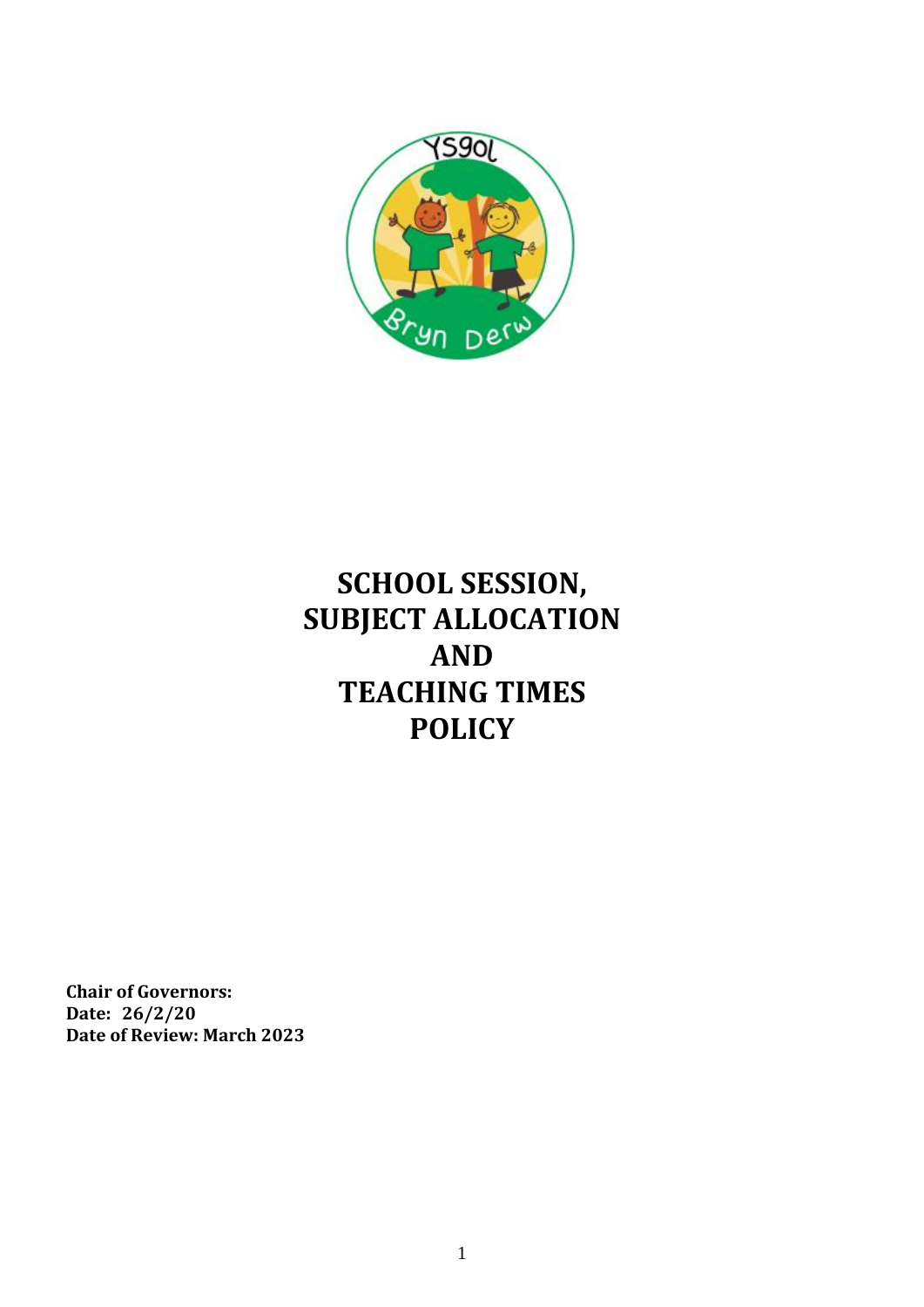# **SCHOOL SESSION, SUBJECT ALLOCATION AND TEACHING TIMES POLICY**

In accordance with the ethos of Ysgol Bryn Derw, all children will receive their entitlement to the whole range of subjects within the National Curriculum, as designated by the relevant Orders.

# **TEACHING TIMES AND THE LENGTH OF THE SCHOOL DAY**

The school day at Ysgol Bryn Derw runs as follows:

9am – Start of school day 12-1pm – Lunchtime (carousel of lunches for younger/older pupils) 1-3.15pm – End of school day

In line with national recommendations each pupil will receive their entitlement to teaching times as appropriate to their Key Stage / Phase

| <b>Foundation Phase</b><br>Key stage 2 | 21 hrs<br>23 <sup>%</sup> hrs |
|----------------------------------------|-------------------------------|
|                                        |                               |

As Ysgol Bryn Derw caters for all Key Stages and the vast majority pupils are brought into school on transport arranged with the Local Authority then we have to have a common start and finish to the school day. Consequently, for the older pupils to receive their entitlement, the younger children will be in school for longer than their Key Stage requires. In order to adjust demands according to their age, younger pupils will have increased amounts of non-teaching time through the day and over the week. This will usually mean that they have more free time, rest time or playtime.

The definition of 'teaching time' at Ysgol Bryn Derw is based on those periods where the pupils are under the direction of a teacher and following a planned programme related to the National Curriculum or the individual's Individual Education Programme.

Registration and the daily act of worship, will not be included in teaching times

Lunchtime and playtime will not generally be deemed teaching time but may be for pupils in classes that have a particular focus or where IEPs have a focus upon living skills and social skills. For time to qualify as 'teaching time' planning will be in place and implemented by a member of staff. **Consequently** 

- a) school assembly will qualify as teaching time except for 5 minutes which constitutes the required 'Act of Worship'. The remainder will generally focus on an aspect of PHSE or RE relevant to the development of the pupils' understanding of significant issues (see medium term planning for assemblies).
- b) 'free / choice time' will qualify as teaching time if the pupils are directed to follow a programme which is planned according to individual or class needs e.g. TEACCH . This may be termed 'structured' or 'directed play' on the class timetable.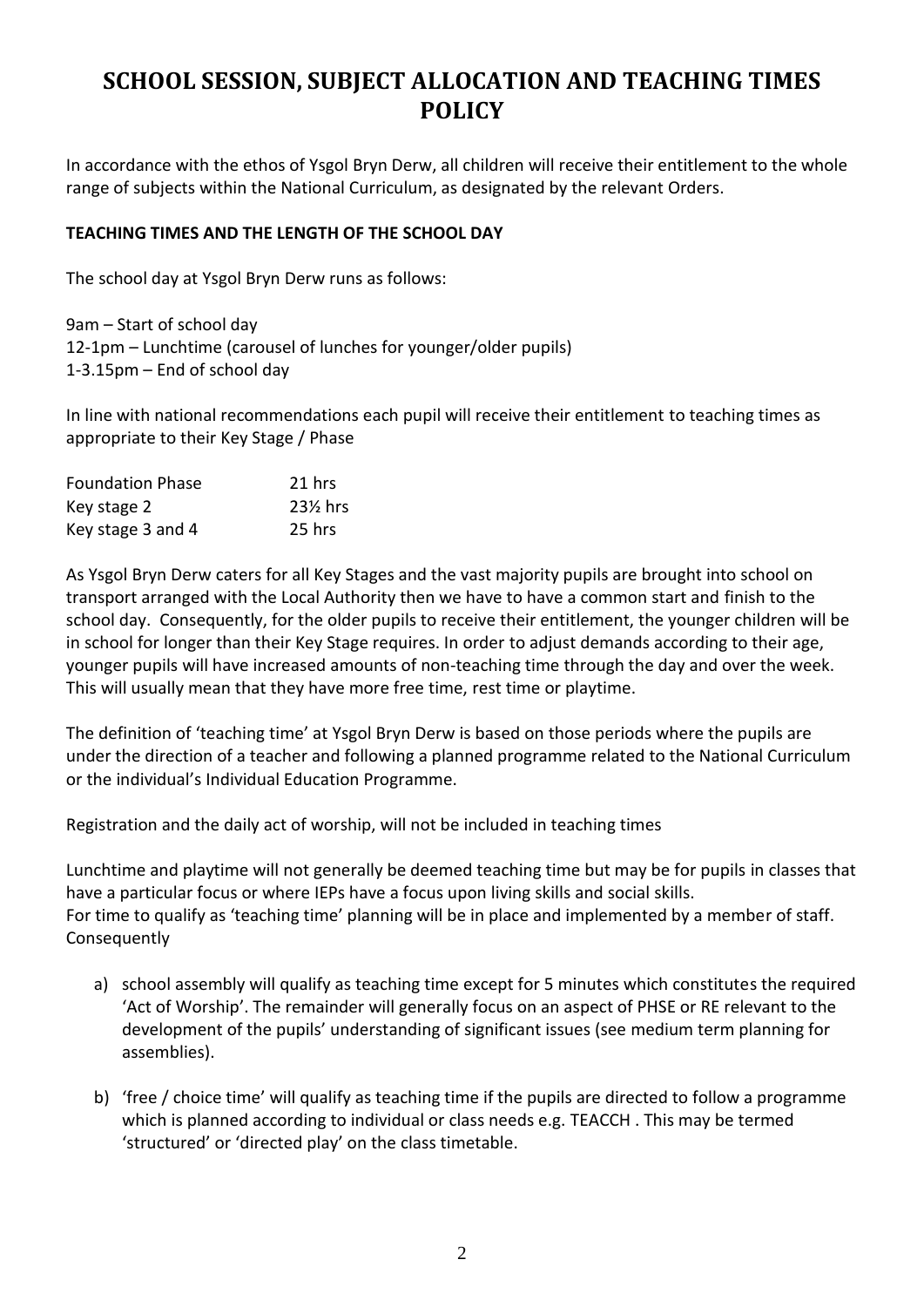- c) for many pupils, lunchtime will qualify as teaching time if a programme e.g. mealtime passport, toileting scheme, social skill focus are being followed. This will generally mean an IEP or PHSE programme involving eating skills, healthy eating awareness or social behaviour.
- d) similarly 'transition times' will also be termed teaching times since they will involve important skills of finishing work properly, moving from one part of the school to another in a safe and orderly manner and increasing independence.

# **INDIVIDUAL EDUCATIONAL NEEDS**

#### **MEDICAL AND THERAPEUTIC NEEDS**

Given that all pupils have ASD and learning difficulties it will be necessary to adapt the curriculum in order to take into account the specific needs of individuals. As promoted in the access statements of the National Curriculum orders, many will be taught at a lower Key Stage, in line with their level of development, than their age would indicate while others will have significant amounts of the school day devoted to addressing their medical or therapeutic needs.

#### **DISTRESSED BEHAVIOUR**

Similarly, pupils who can present with distressed behaviour may not be able to access the direct teaching for periods of time. Pupils exhibiting distressed behaviours are entitled to the same amount of teaching time as their peers and should be offered this by adaptions to the nature of teaching approaches and lengths of time best suited to them as individuals. It will be inevitable that there will be times when individual pupils will not be able or willing to take advantage of what is offered, in spite of the best efforts of the staff involved. Teachers are expected to take account of the impact of distressed behaviour on the remainder of the class and make arrangements for disruption to be minimised. Such period should be kept to a minimum however and the pupils should return to his/her normal educational programme as soon as possible.

Episodes of distressed behaviour can also be experiences to promote learning and if it is managed effectively can have a long term benefit to the pupil. It can therefore be seen as a teaching opportunity in itself if staff responses are planned in ways that help the pupil to learn and improve their social behaviour.

See also the Whole School Curriculum Policy and Teaching and Learning policy.

#### **RANGE OF AoLEs AVAILABLE**

While allowing for these adaptations, all classes and key stages will offer the full range of subjects for the relevant Key Phase/Stage and the balance of time allocated to the subjects will approximate the general guidance available.

#### **HOW THE CURRICULUM IS DELIVERED:**

#### **CROSS-CURRICULAR WORK**

The school's approach to organising teaching and learning is holistic and person centred, as such, while much of the subject content will be delivered through dedicated lessons, substantial amounts of each subject will be delivered through topic or cross-curricular work.